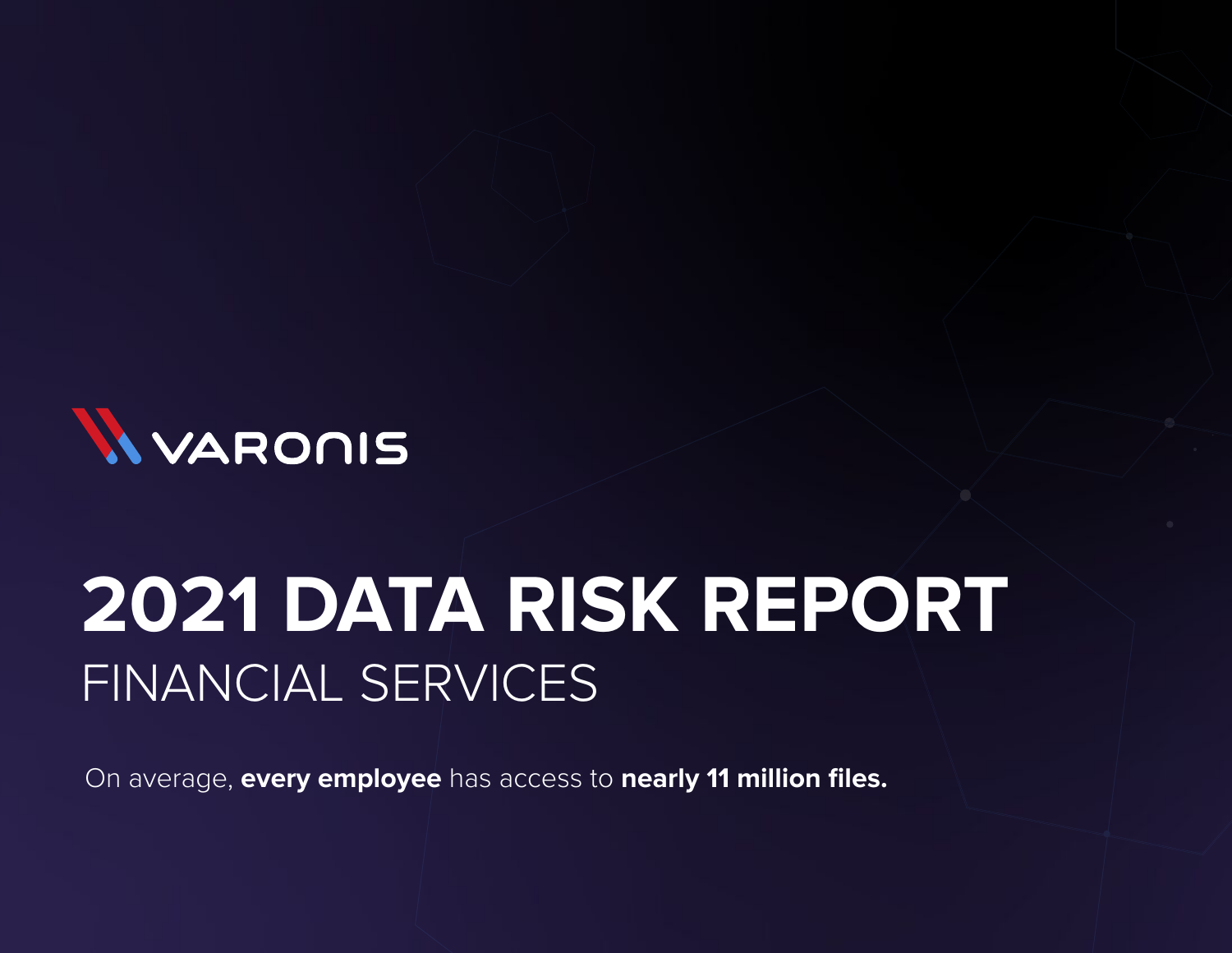## **CONTENTS**

| <b>About the Report</b>             |   |  |
|-------------------------------------|---|--|
| <b>Key Findings</b>                 | 2 |  |
| <b>Global Findings</b>              | 3 |  |
| The Future is Automated             | 4 |  |
| Path to Least Privilege             | 5 |  |
| Poor Active Directory Hygiene       | 6 |  |
| State of the Industry               |   |  |
| <b>Case Study: Prospect Capital</b> |   |  |
| <b>About Varonis</b>                |   |  |

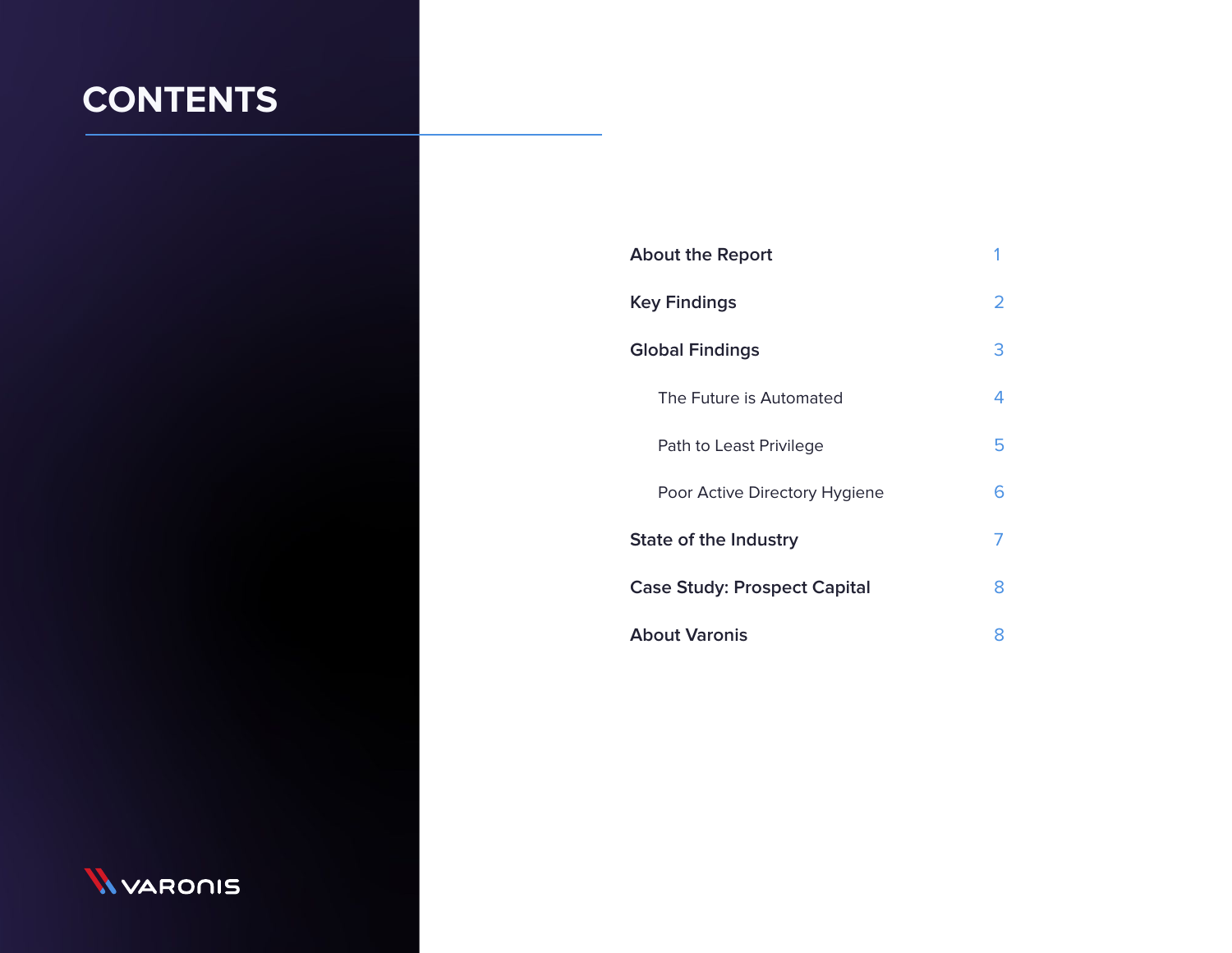### **ABOUT THE REPORT**

This is the fourth annual Data Risk Report - but while past reports have focused on the consolidated findings of 30+ industries, this year we've prepared separate reports for the most at-risk verticals in order to analyze industry-specific threats, trends, and solutions.

The 2021 Financial Services Data Risk Report focuses on the data security of the financial industry: banking, insurance, and investments. It was compiled using data analysis of 4 billion files across 56 financial services organizations.

Many of our findings are further broken down by company size:

- **• Small:** 0–500 employees
- **• Medium:** 501–1,500 employees
- **• Large:** 1,501+ employees

In addition to the key findings of past reports, this report draws meaningful correlations between the current state of the industry and the mounting threats faced by financial services. These conclusions are derived using Varonis solutions that analyze data stores in conjunction with industry benchmark reports.

Compiled using data analysis of **4 billion files** across **56 financial services organizations**



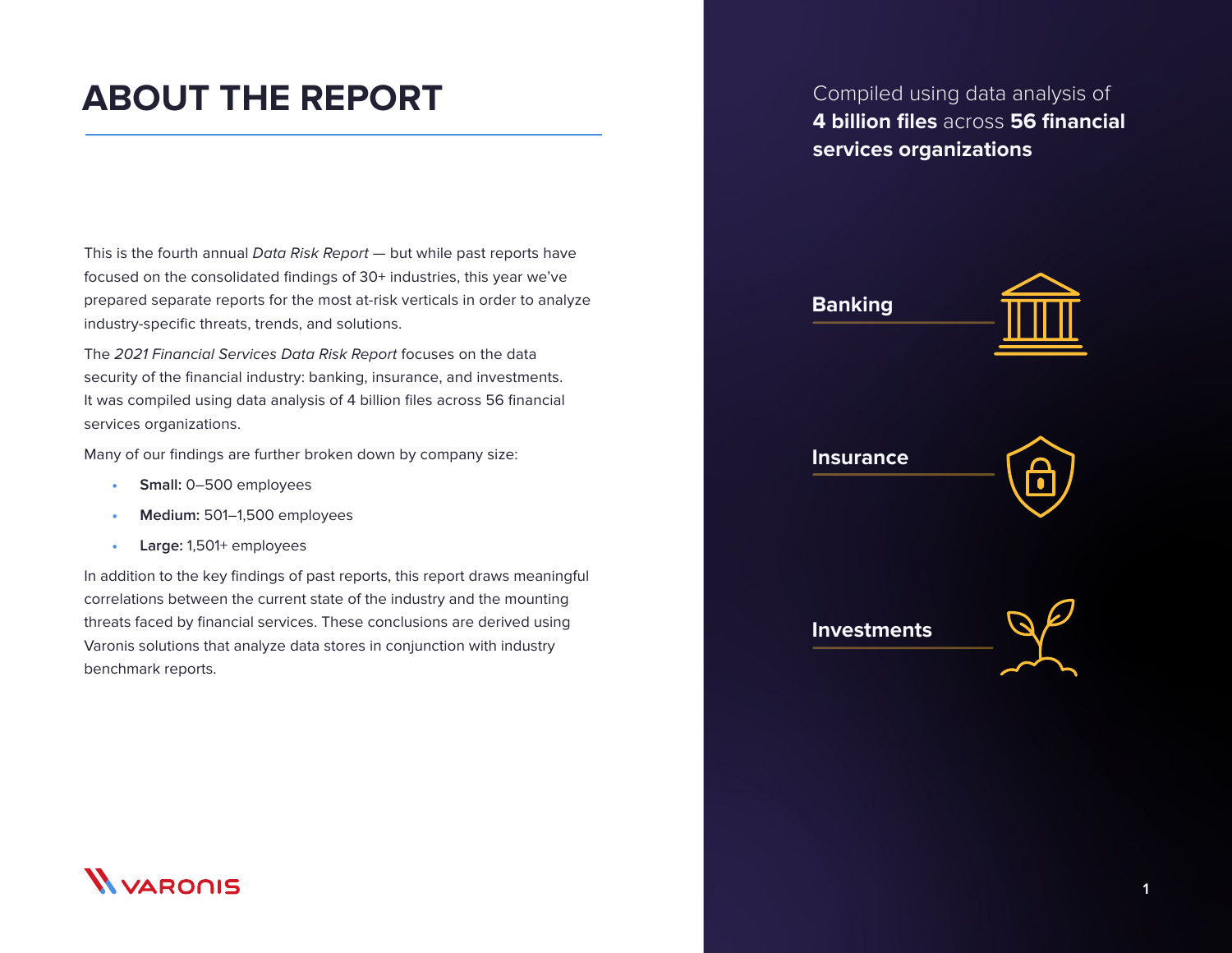### **KEY FINDINGS**

2020 was an unprecedented year in IT and IT security. Organizations around the world responded to the threat of COVID-19 by implementing stay-at-home policies. This resulted in a dramatic uptick in employees collaborating using Microsoft Office 365 and other cloud-based software, while also accessing more resources through company VPNs.

The abrupt nature of this transition forced many companies to step into the cloud without proper cybersecurity preparedness, inadvertently increasing their attack surface as employees logged in through unsecured networks and home computers. The risk increases exponentially when companies have obvious gaps like passwords that never expire and folders containing sensitive data open to every employee.

On average, a financial services employee has access to nearly **11 million files the day they walk in the door.** For large organizations, the number is double: **20 million files open to all employees.** These remain prevalent issues in the industry.

#### **Impact on the Industry**

Securely transitioning to remote work and locking down exposed data to mitigate the risks stemming from remote logins were two of the highest security priorities for IT teams in financial services. Mobilizing without proper security controls exponentially increases the risk posed by insiders, malware, and ransomware attacks, and exposes companies to possible non-compliance with regulations such as SOX, GDPR, CCPA, and PCI.



**Financial Services** Key Findings

**Every employee**  has access to nearly **11 million files**

Nearly **two-thirds** of companies have **1,000+ sensitive files** open to **every employee**

About **60% of companies** have **500+ passwords** that **never expire**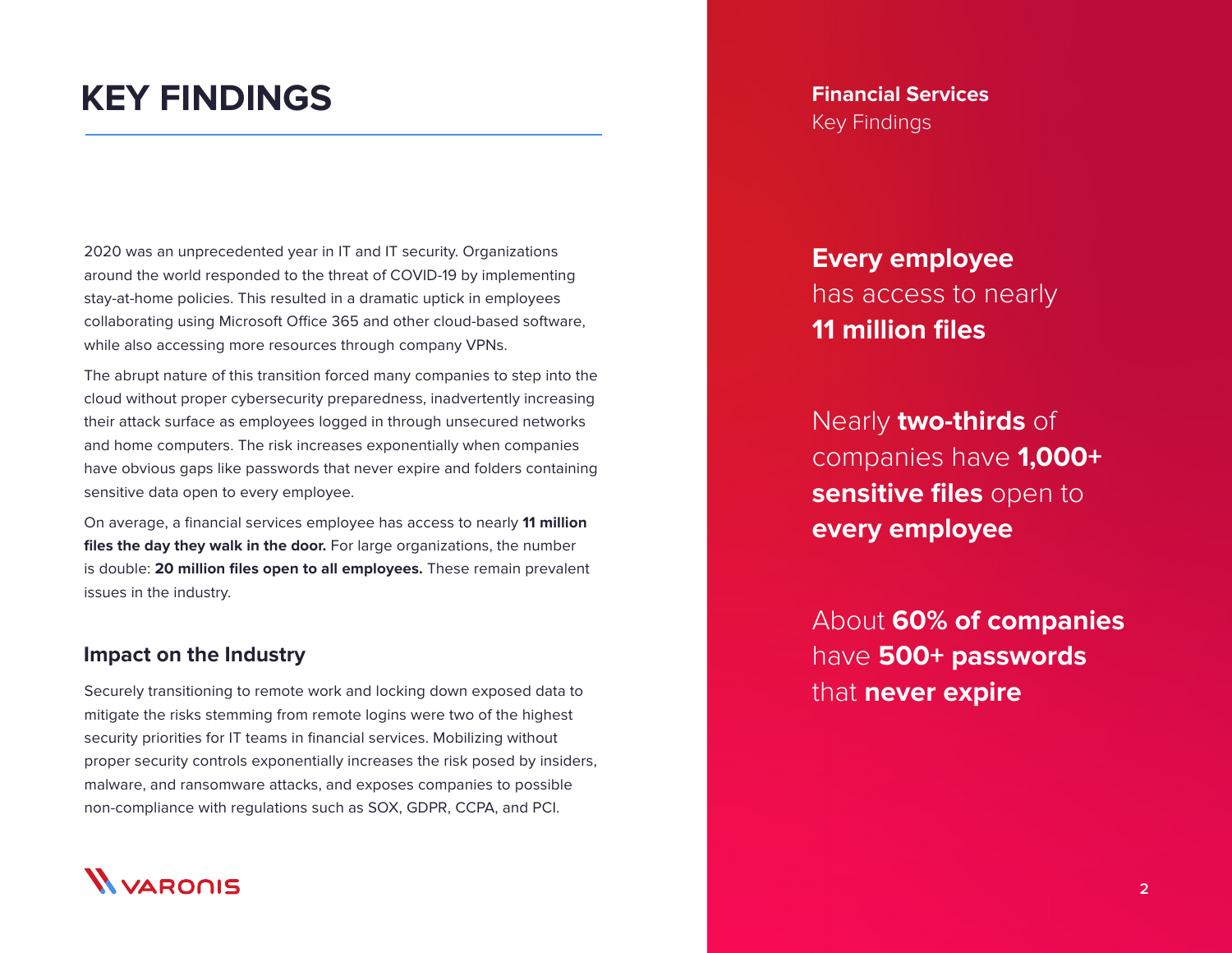### **GLOBAL FINDINGS**

#### **The Future is Automated**

**Exposure by company size**

| <b>Financial Services</b><br>company size | Avg. # of files | Avg. $#$ of files<br>open to everyone | Avg. % of files<br>open to everyone |
|-------------------------------------------|-----------------|---------------------------------------|-------------------------------------|
| Large                                     | 134,368,022     | 20,427,920                            | 15%                                 |
| Medium                                    | 75,085,577      | 10.254.062                            | 13%                                 |
| Small                                     | 6.800.969       | 570.284                               | 11%                                 |
| <b>Industry average</b>                   | 74,309,255      | 10.774.940                            | 13%                                 |

| <b>Financial Services</b><br>company size | Avg. # of folders | Avg. # of folders<br>open to everyone | Avg. % of folders<br>open to everyone |
|-------------------------------------------|-------------------|---------------------------------------|---------------------------------------|
| Large                                     | 9,000,369         | 1,383,656                             | 15%                                   |
| Medium                                    | 5,209,135         | 778.045                               | 13%                                   |
| Small                                     | 981,746           | 101.717                               | 11%                                   |
| <b>Industry average</b>                   | 5.204.344         | 776.943                               | 13%                                   |

On average, a financial services employee has access to 13% of the company's total files. Put into perspective, this means that even employees in the smallest firms have unrestricted freedom to view, copy, move, change and delete data for over half a million files — **including almost 20% of all files containing sensitive employee and customer data.** The number of exposed files doubles as company size increases; the largest financial services organizations average over 20 million files open to every employee.

| <b>Financial Services</b><br>company size | Avg. $#$ of<br>sensitive files | Avg. # of sensitive files<br>open to everyone | Avg. % of sensitive files<br>open to everyone |
|-------------------------------------------|--------------------------------|-----------------------------------------------|-----------------------------------------------|
| Large                                     | 802.315                        | 55.396                                        | 8%                                            |
| <b>Medium</b>                             | 344.653                        | 37.911                                        | 18%                                           |
| Small                                     | 163.435                        | 12.550                                        | 19%                                           |
| Industry average                          | 449.855                        | 36,004                                        | 15%                                           |

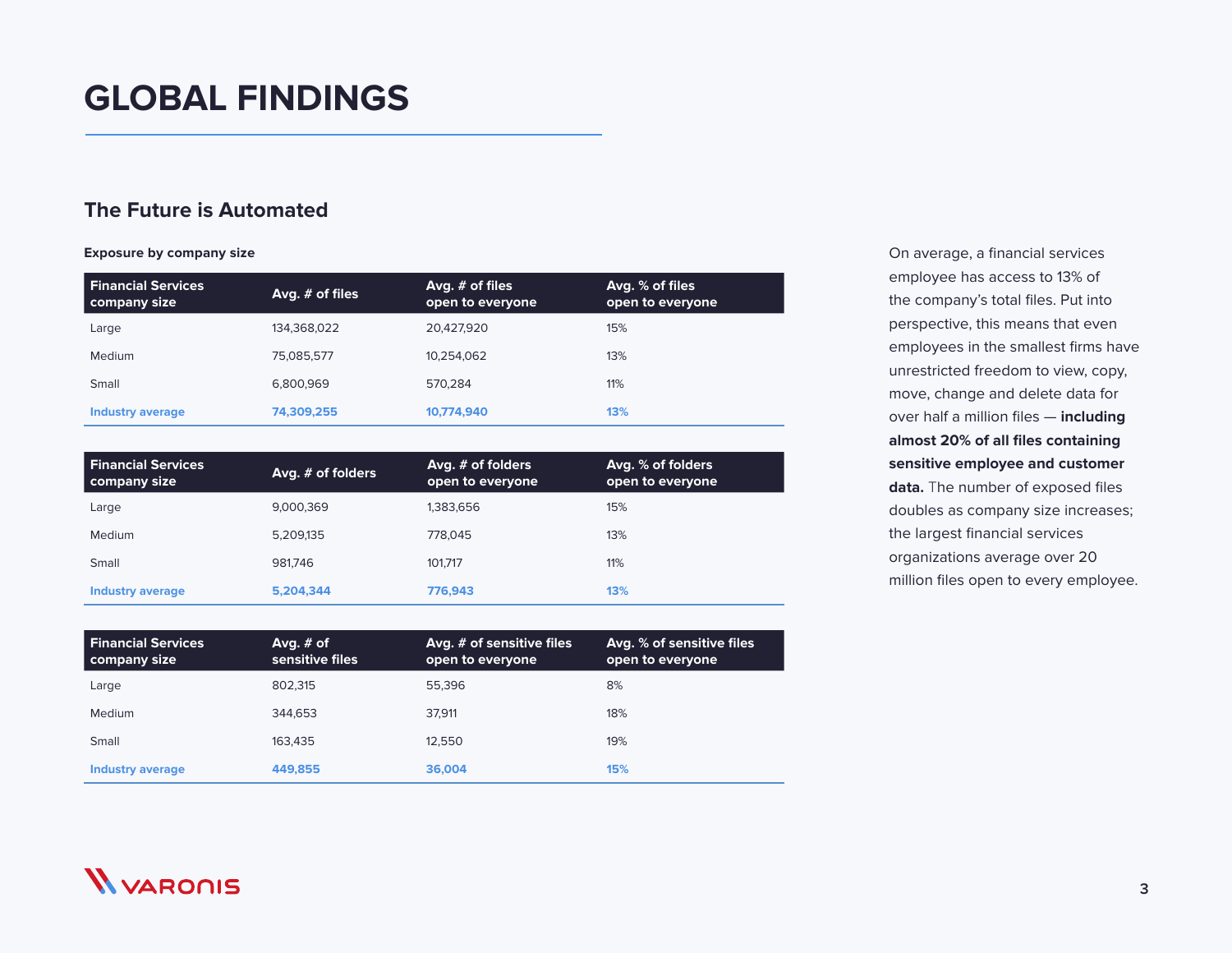#### **Average State of Data Per Terabyte**

| Industry       | <b>Files</b> | <b>Folders</b> | <b>Exposed</b><br>folders | <b>Sensitive</b><br>files | <b>Uniquely</b><br>permissioned<br>folders | <b>Exposed</b><br>sensitive<br><b>files</b> | Stale,<br>sensitive<br>files | <b>Unresolved</b><br><b>SIDS</b> | <b>Folders with</b><br>inconsistent<br>permissions | <b>Number</b><br>of reports | <b>TB Analyzed</b><br>per company |
|----------------|--------------|----------------|---------------------------|---------------------------|--------------------------------------------|---------------------------------------------|------------------------------|----------------------------------|----------------------------------------------------|-----------------------------|-----------------------------------|
| Large          | 1,280,436    | 108,004        | 19,080                    | 19,582                    | 12,812                                     | 1,779                                       | 10,165                       | 1,227                            | 818                                                | 20                          | 126                               |
| Medium         | 1,425,052    | 135,883        | 18,175                    | 12,134                    | 9,474                                      | 1,168                                       | 9,540                        | 1,590                            | 505                                                | 18                          | 65                                |
| Small          | 1,090,355    | 131,775        | 20,516                    | 35,506                    | 12,484                                     | 2,571                                       | 20,586                       | 1,576                            | 1,948                                              | 18                          | 12                                |
| <b>Average</b> | 1,265,822    | 124,606        | 19,251                    | 22,306                    | 11,634                                     | 1,837                                       | 13,314                       | 1,456                            | 1,081                                              | 56                          | 70                                |

To compare apples to apples, we need to analyze the at-risk data per terabyte across different company sizes. The average terabyte contains 1.3 million files and approximately 2% (20,000 of those files) contains sensitive information, including financial data and PII. Assessing the risk per terabyte provides a clearer picture of the typical attack surface by company size and shows us which organizations are most vulnerable.

What we discovered is that financial services organizations average roughly 20,000 exposed folders (open to everyone') per terabyte — and this remains true regardless of company size. It takes IT professionals an estimated 6–8 hours per folder to locate and manually remove global access, meaning **it would take more than 15 years to remediate these folders manually** (assuming no new folders are added… and the IT team never stops to sleep).

It's an extremely important task, **especially for small companies (<500 employees) who believe they're too small to be noticed by bad actors.** But it's impossibly tedious and time-consuming without security automation.

1 For this report, "everyone" indicates every employee within the organization.

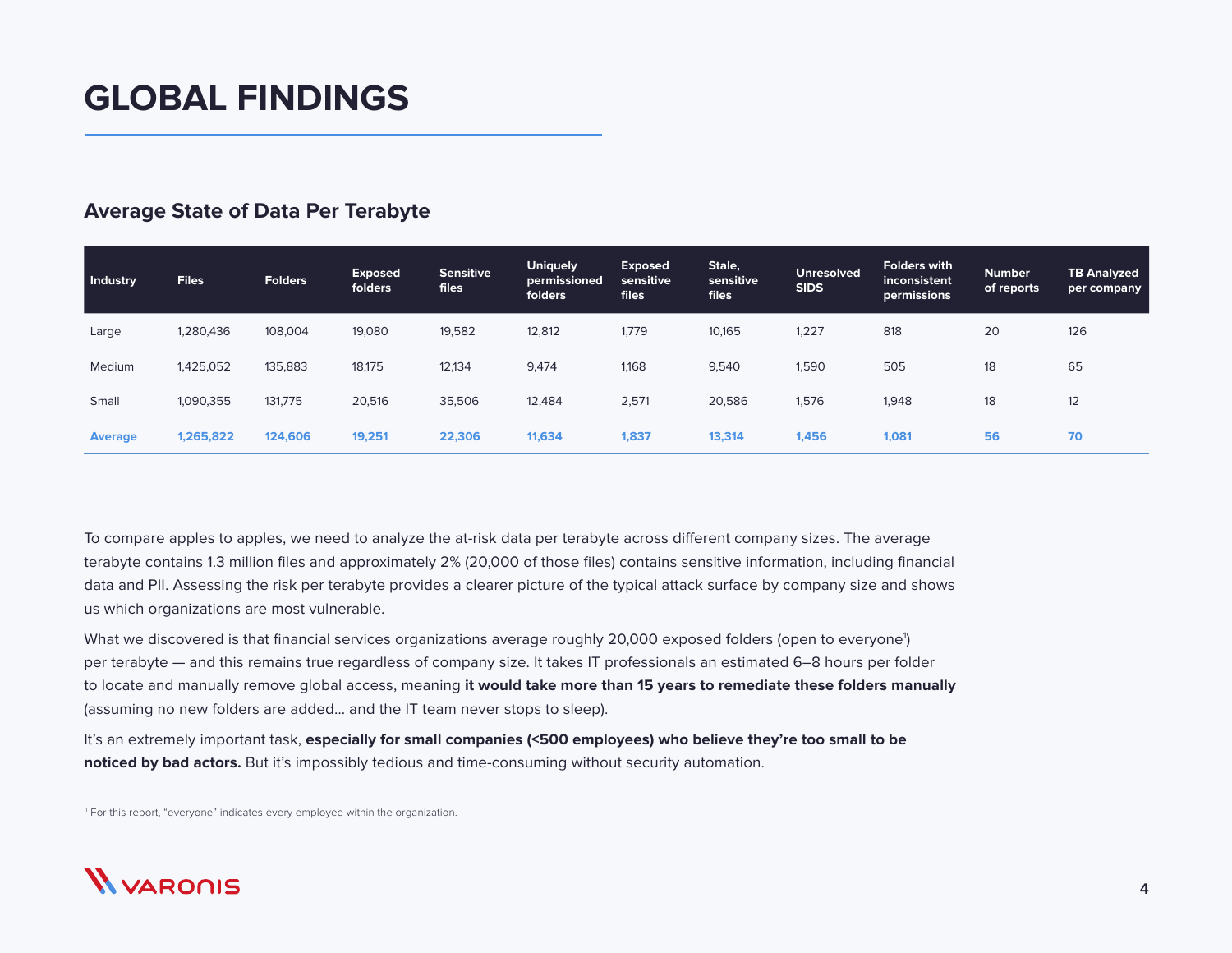#### **Path to Least Privilege**

**Companies with sensitive files open to all employees via global access**

| Sensitive files open to everyone | % of companies |
|----------------------------------|----------------|
| < 1.000                          | 35.71%         |
| 1,000-10,000                     | 25%            |
| >10,000                          | 39.29%         |

#### **Stale sensitive data by financial services company size**

| <b>Financial Services</b><br>company size | Avg. # of stale<br>sensitive files | Avg. % of sensitive<br>files that are stale |
|-------------------------------------------|------------------------------------|---------------------------------------------|
| Large                                     | 526,606                            | 63%                                         |
| Medium                                    | 208,490                            | 74%                                         |
| Small                                     | 109.152                            | 74%                                         |
| <b>Industry average</b>                   | 290.173                            | 70%                                         |

Global access groups (e.g., Everyone, Domain Users, Authenticated Users) open financial services firms up to a world of risk. Imagine one user clicking a phishing email and setting off a chain reaction. Financial services take an average of **233 days to detect and contain a data breach**<sup>2</sup>, meaning that the industry average resolution time is **eight months** — enough time to severely damage reputation, revenue, and customer faith.

#### **Over 64% of financial services companies have 1,000+ sensitive files open to every employee.** This puts them at risk of non-compliance with regulations like the EU General Data Protection Regulation (GDPR), Sarbanes-Oxley (SOX) and California Consumer Privacy Act (CCPA) — which all require strict controls on sensitive information. Violators could face prison and (in the case of GDPR) up to €20 million or 4% of global revenues in fines.

Sensitive stale data — critical data about employees, customers, projects, clients, and proprietary business content that hasn't been touched in over 90 days — is similarly regulated. On average, **70% of all sensitive data is stale.** If this data is kept beyond a predetermined retention period, it exposes an organization to increased risk and liability.

2 https://www.ibm.com/security/digital-assets/cost-data-breach-report/#/

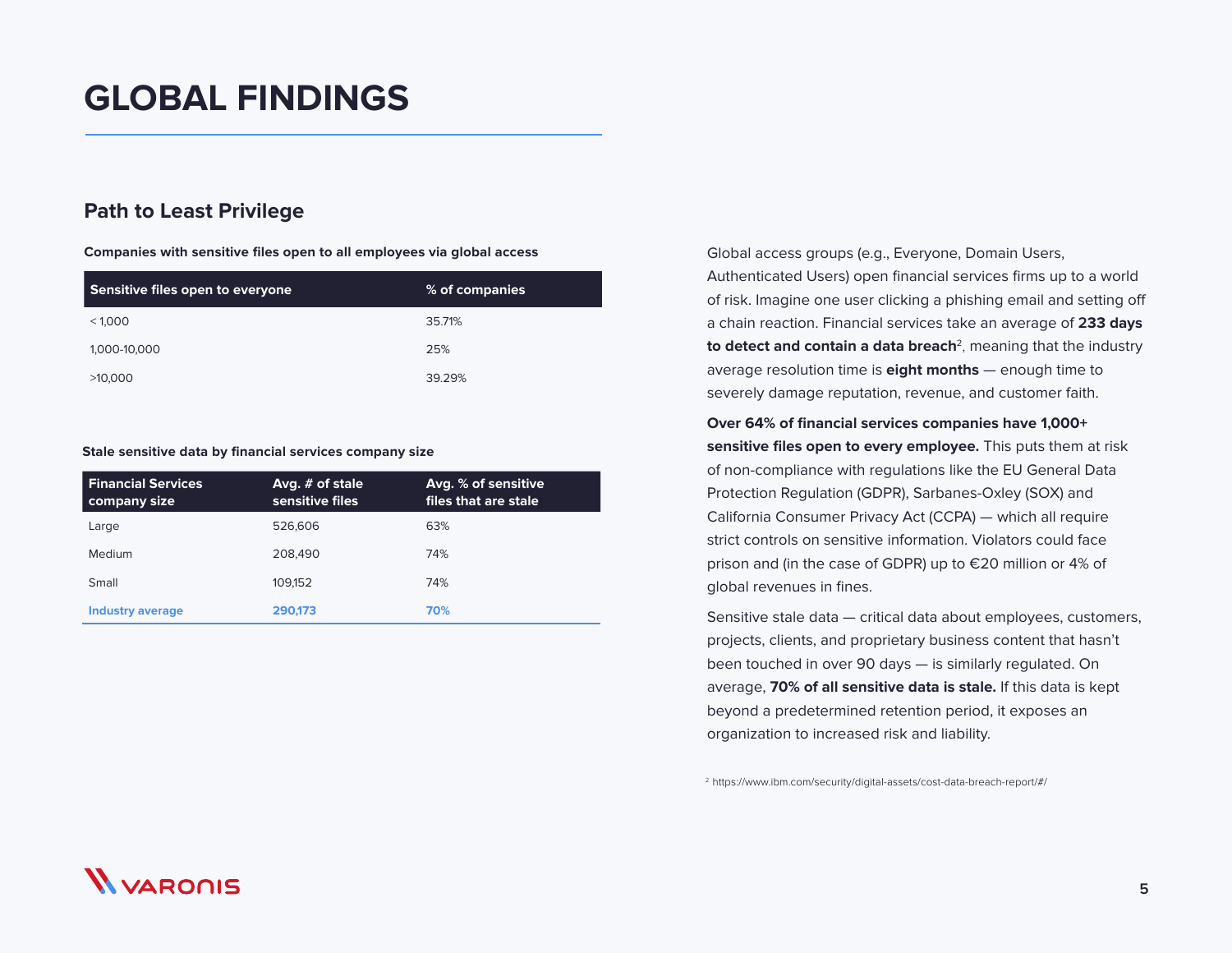### **GLOBAL FINDINGS**

#### **Poor Active Directory Hygiene**

**Companies with passwords that don't expire**

| <b>Passwords that don't expire</b> | % of companies |
|------------------------------------|----------------|
| < 500                              | 41.07%         |
| 500-1,500                          | 37.50%         |
| >1,500                             | 21.43%         |

#### **Companies with ghost users**

| Size of stale user account group | $\%$ of companies |
|----------------------------------|-------------------|
| < 1.000                          | 35.71%            |
| 1,000-10,000                     | 25.00%            |
| >10,000                          | 39.29             |

Oftentimes, the easiest and quickest way to get into a server and move around undetected is to access user and service accounts that are inactive but enabled ("ghost users"). These, along with stale user account groups and privileged users with passwords that never expire, give hackers a window through which they can steal data or cause disruption without being detected.

Hunting down these vulnerabilities manually requires time and organized cross-team collaboration. Unfortunately, it rarely takes priority. As a result, **59% of financial services companies have over 500 passwords that never expire** and **nearly 40% have more than 10,000 ghost users**.

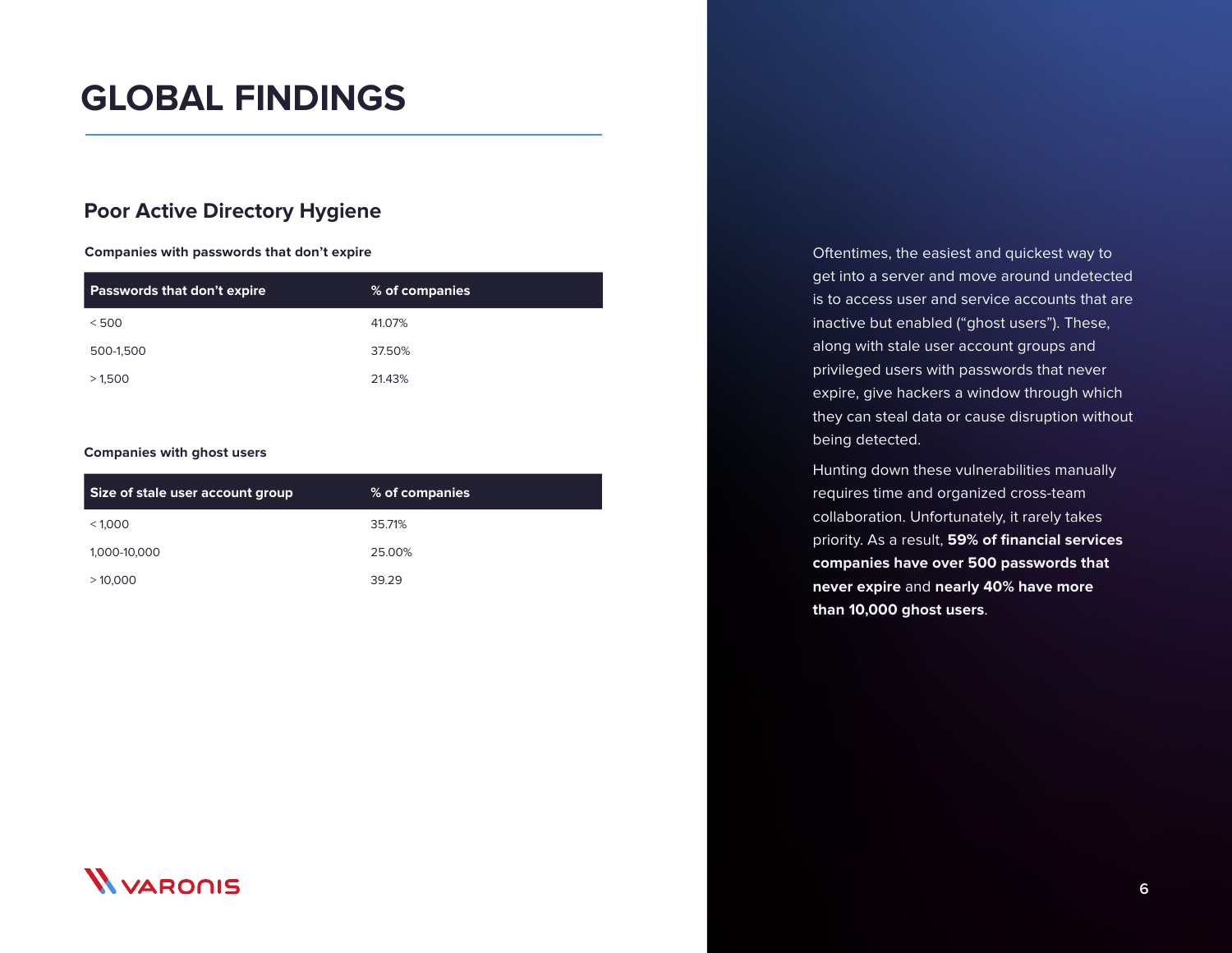### **STATE OF THE INDUSTRY**

Financial services finds itself in the strange situation of being one of the most improved in terms of security maturity, but still at incredibly high risk comparatively. It remains one of the most targeted industries by malicious attacks, due in large part to the sensitive data it collects from its customers<sup>3</sup>. The average cost of a data breach<sup>4</sup> is among the highest of any industry, at 5.85 million USD.

In 2020, financial services boasts the lowest average time to identify and contain a data breach — but remote work has the potential to significantly increase response time. The longer incident response takes, the higher the cost of the data breach is likely to be. The importance of complete visibility into network environments and fully deployed security automation cannot be overstated.

As financial services take to remote work via Office 365, having guardrails in place to enforce controls and manage the increased risk is taking priority. Proving regulatory compliance in this environment can be tricky, so clear audit trails and reporting mechanisms are must-haves.

4 https://www.ibm.com/security/digital-assets/cost-data-breach-report/#/

3 https://enterprise.verizon.com/resources/reports/dbir/2020/data-breach-statistics-by-industry/financial-services-data-breaches/



The average cost of a financial services data breach is among the highest of any industry, at **5.85 million USD.**

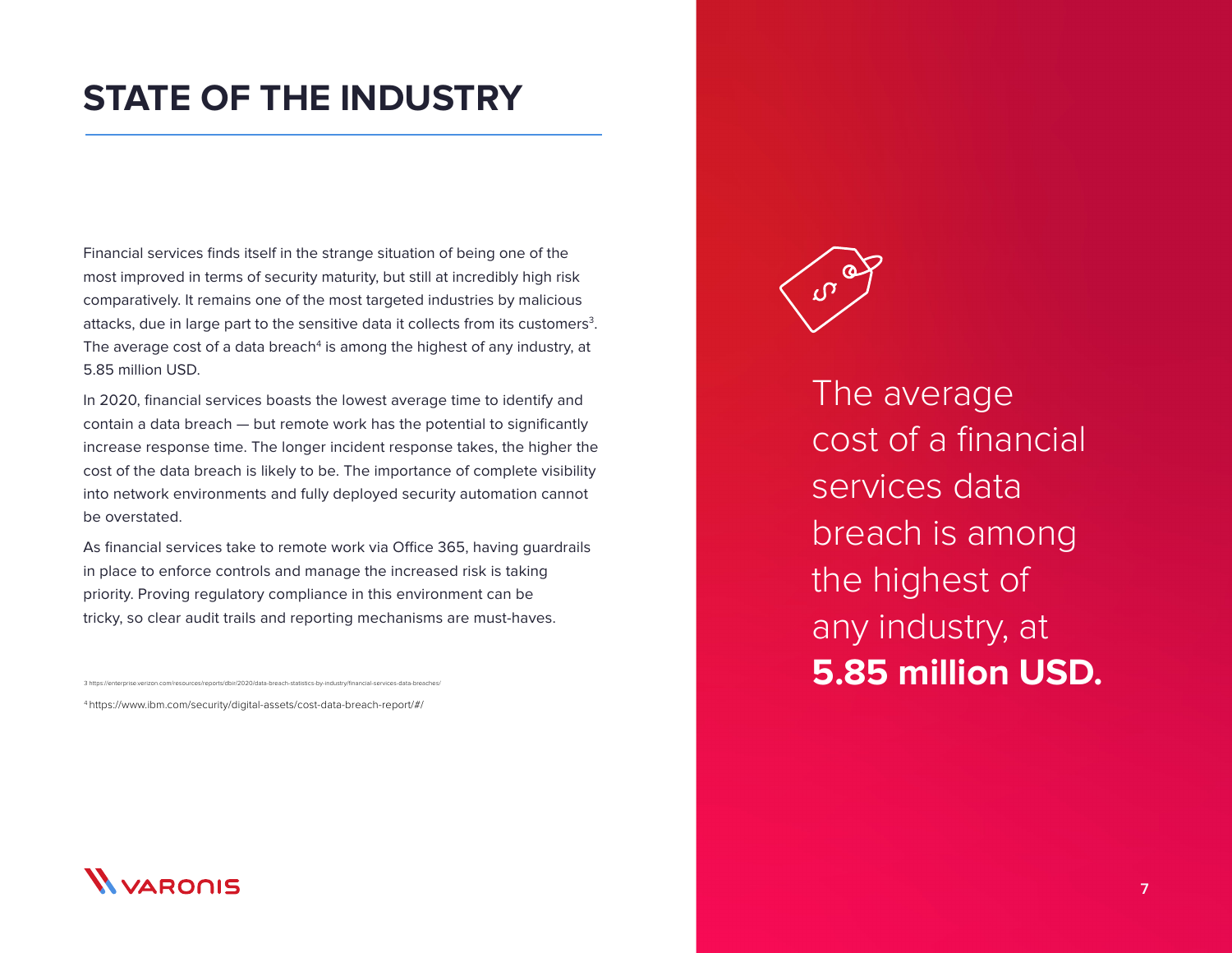### PROSPECT CAPITAL

### **How Varonis helps Prospect Capital's CTO create compliance reports in minutes, not hours**

Prospect Capital is moving its data into Microsoft's cloud. To make the move with confidence and help produce ITGC Recertifications and simplify SOX compliance, they needed more visibility into their data infrastructure and reporting mechanisms.

**Find out how Varonis helps.**

[DOWNLOAD THE FULL CASE STUDY](https://info.varonis.com/hubfs/docs/case_studies/en/Varonis_Case_Study-Prospect-Capital.pdf)

### **CASE STUDY ABOUT VARONIS**

**Varonis is a pioneer in data security and analytics, specializing in software for data protection, threat detection and response, and compliance. Varonis protects enterprise data by analyzing data activity, perimeter telemetry, and user behavior; prevents disaster by locking down sensitive data; and efficiently sustains a secure state with automation.**

Varonis is the helping hand that allows us to properly respond to our auditors and be more organized and effective in our deliverance to audit requests. Reports that used to take days to compile are now automatically prepared for us in under 10 minutes with Varonis.

AL FAELLA CTO, Prospect Capital Management